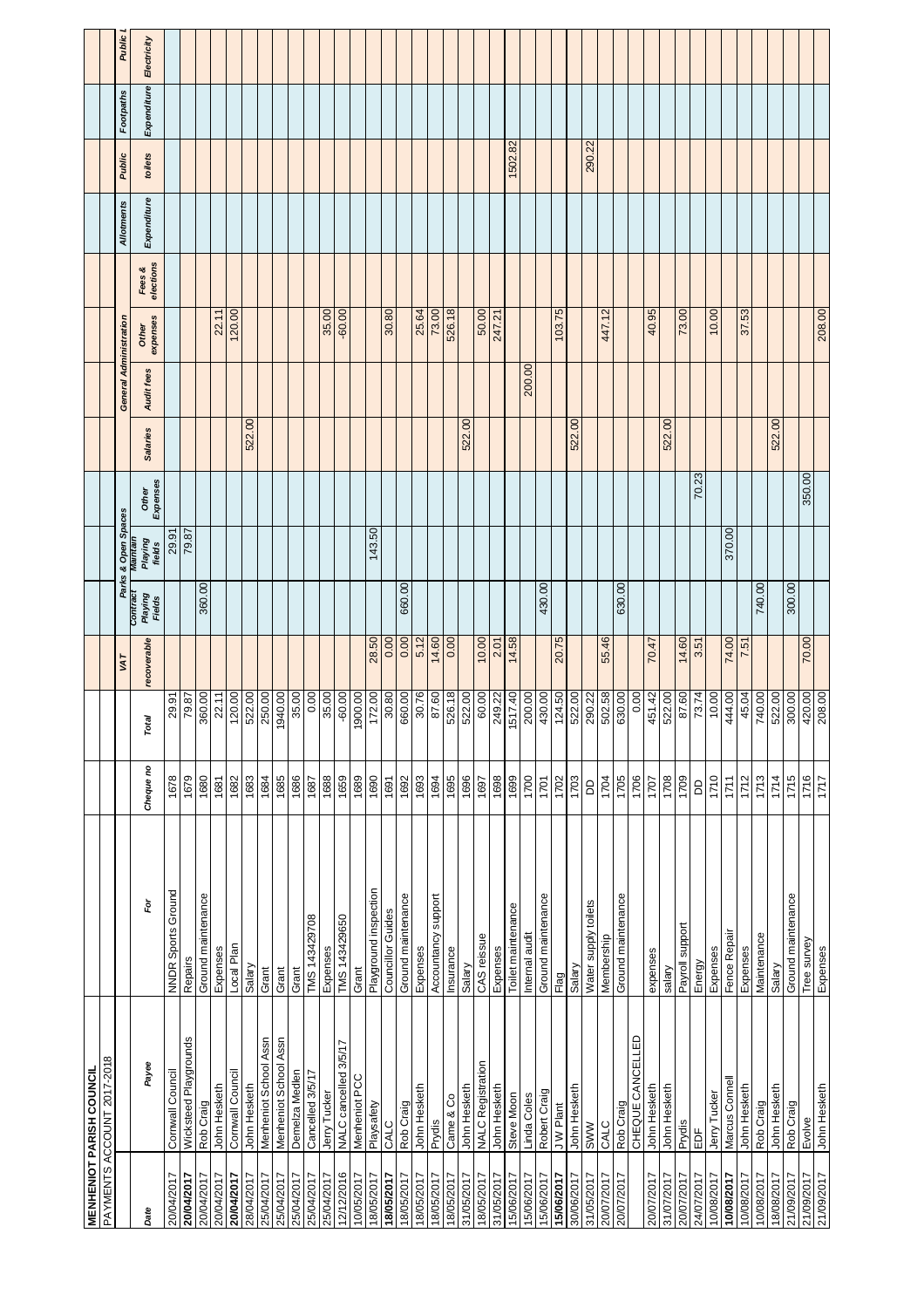| 21/09/2017<br>21/09/2017 | Parish Hall                  | Refund room hire             | 1718          | 14.00                   |                      |        |        |        | 14.00    |        |       |        |       |
|--------------------------|------------------------------|------------------------------|---------------|-------------------------|----------------------|--------|--------|--------|----------|--------|-------|--------|-------|
|                          | Grant Thornton               | Audit fee                    | 1719          | 240.00                  |                      |        |        |        |          | 200.00 |       |        |       |
| 21/09/2017               | Pat Cade                     | Replacement lock             | 1720          | 30.18                   | $\frac{40.00}{5.03}$ |        |        |        |          |        | 25.15 |        |       |
| 29/09/2017               | John Hesketh                 | Salary                       | 1721          | 522.00                  |                      |        |        | 522.00 |          |        |       |        |       |
| 01/09/2017               | South West Water             | Allotments water             | 6             | 20.79                   |                      |        |        |        |          |        | 20.79 |        |       |
| 01/09/2017               | South West Water             | Toilet water                 | G             | 372.58                  |                      |        |        |        |          |        |       | 372.58 |       |
| 19/09/2017               | ΕDF                          | Electroitiy Car Park Jan-Mar | G             | 61.13                   | 2.91                 |        | 58.22  |        |          |        |       |        |       |
| 19/09/2017               | EDF                          | Electroitiy Car Park Apr-Jun | G             | 61.67                   | 2.94                 |        |        |        |          |        |       |        |       |
| 19/10/2017               | Rob Craig                    | Grounds maintenance          | 1722          | 670.00                  | 670.00               |        |        |        |          |        |       |        |       |
| 19/10/2017               | Gerry Construction           | Gate installation            | 1723          | 390.00                  |                      | 390.00 |        |        |          |        |       |        |       |
| 31/10/2017               | John Hesketh                 | Salary                       | 1724          | 522.00                  |                      |        |        | 522.00 |          |        |       |        |       |
| 19/10/2017               | Easy Gate Ltd                | Replacement gate             | 1725          | 864.00                  | 144.00               | 720.00 |        |        |          |        |       |        |       |
| 23/10/2017               | ă                            | Electricity Car Park Jul-Sep | <b>DD</b>     |                         | 2.97                 |        |        |        |          |        |       |        | 59.34 |
| 23/10/2017               | Cornwall Air Ambulance       | Donation                     | 1726          | $\frac{62.31}{100.00}$  |                      |        |        |        |          |        |       |        |       |
| 23/10/2017               | Menheniot School Assn        | Donation                     | 1727          | $\frac{100.00}{108.00}$ |                      |        |        |        |          |        |       |        |       |
| 6/11/2017                | Liskeard Signs               | Warning sign                 | 1728          |                         | 18.00                | 90.00  |        |        |          |        |       |        |       |
| 6/11/2017                | Cornwall ALC                 | Training fee                 | 1729          | 12.00                   | 2.00                 |        |        |        | 10.00    |        |       |        |       |
| 6/11/2017                | Menheniot Old School         | Venue hire                   | 1730          | 99.00                   |                      |        |        |        | 99.00    |        |       |        |       |
| 16/11/2017               | Wicksteed playground         | Repairs to play equipment    | 1731          | 278.63                  | 46.44                | 232.19 |        |        |          |        |       |        |       |
| 6/11/2017                | Plan Support                 | NDP project management       | 1732          | 450.00                  |                      |        |        |        |          |        |       |        |       |
| 16/11/2017               | Rob Craig                    | Ground maintenance           | 1733          | 700.00                  | 300.00               |        | 400.00 |        |          |        |       |        |       |
| 30/11/2017               | John Hesketh                 | Salary                       | 1734          | 522.00                  |                      |        |        | 522.00 |          |        |       |        |       |
| 6/11/2017                | Keith Goldsmith              | Trelawney Gardens            | 1735          | 44.99                   | 4.17                 |        |        |        |          |        |       |        |       |
| 16/11/2017               | Hugh Harris Ltd              | Outdoor gym repair           | 1736          | 48.00                   | 8.00                 | 40.00  |        |        |          |        |       |        |       |
| 01/11/2017               | South West Water             | Allotments water             | B             | 16.17                   |                      |        |        |        |          |        | 16.17 |        |       |
| 01/11/2017               | South West Water             | Toilets water                | aa            | 259.26                  |                      |        |        |        |          |        |       | 259.26 |       |
| 16/11/2017               | <b>KRP</b> Electrical        | Defibb installation          | 1737          | 104.40                  | 17.40                |        | 87.00  |        |          |        |       |        |       |
| 20/11/2017               | Merrymeet Residents          | Donation                     | 1738          | 125.00                  |                      |        |        |        |          |        |       |        |       |
| 20/11/2017               | Menheniot Scout Group        | Donation                     | 1739          | 100.00                  |                      |        |        |        |          |        |       |        |       |
| 23/11/2017               | Tony Clarke                  | Maintenance expenses         | 1740          | 60.00                   |                      | 60.00  |        |        |          |        |       |        |       |
| 4/12/2017                | Prydis                       | Accountancy support          | 1741          | 87.60                   | 14.60                |        |        |        | 73.00    |        |       |        |       |
| 14/12/2017               | WeldSpray                    | Maintennace                  | 1742          | 100.80                  | 16.80                | 84.00  |        |        |          |        |       |        |       |
| 14/12/2017               | Webcube                      | IT support                   | 1743          | 25.00                   |                      |        |        |        | 25.00    |        |       |        |       |
| 14/12/2017               | Royal Mail                   | NDP expenses                 | 1744          | 114.00                  | 19.00                |        |        |        |          |        |       |        |       |
| 14/12/2017               | Cornwall Council             | Election costs               | 1745          | 234.62                  |                      |        |        |        |          | 234.62 |       |        |       |
| 14/12/2017               | Rob Craig                    | Ground maintennace           | 1746          | 290.00                  | 290.00               |        |        |        |          |        |       |        |       |
| 14/12/2017               | John Hesketh                 | Expenses                     | 1747          | 48.14                   | 3.07                 |        |        |        | 45.07    |        |       |        |       |
| 22/12/2017               | John Hesketh                 | Salary                       | 1748          | 522.00                  |                      |        |        | 522.00 |          |        |       |        |       |
| 14/12/2017               | TSO Host                     | Domain hosting               | 1749          | 7.19                    | 1.20                 |        |        |        | 5.99     |        |       |        |       |
| 3/12/2017                | Bretonside Print             | NDP Print                    | ΟC            | 385.58                  | 64.26                |        |        |        |          |        |       |        |       |
| 08/01/2018               | Menheniot Sports Association | Grant                        | 1750          | 1660.80                 |                      |        |        |        |          |        |       |        |       |
| 21/09/2017               | Parish Hall CANCELLED        | TMS 148395829                | 1718          | $-14.00$                |                      |        |        |        | $-14.00$ |        |       |        |       |
| 18/01/2018               | SSE Enterprise               | Maintenance 2017             | 1751          | 100.22                  | 16.70                |        |        |        |          |        |       |        |       |
| 8/01/2018                | Rob Craig                    | Ground maintenance           | 1752          | 130.00                  |                      |        | 130.00 |        |          |        |       |        |       |
| 31/01/2018               | John Hesketh                 | Salary                       | 1753          | 522.00                  |                      |        |        | 522.00 |          |        |       |        |       |
| 8/01/2018                | Menheniot Parish Hall        | Reissue hall hire            | 1754          | 14.00                   |                      |        |        |        | 14.00    |        |       |        |       |
| 8/01/2018                | Steve Besford-Foster         | NDP Project                  | 1755          | 880.07                  |                      |        |        |        |          |        |       |        |       |
| 10/01/2018               | TSO Host Paragon             | Web hosting                  | $\mathcal{S}$ | 7.19                    | 1.20                 |        |        |        | 5.99     |        |       |        |       |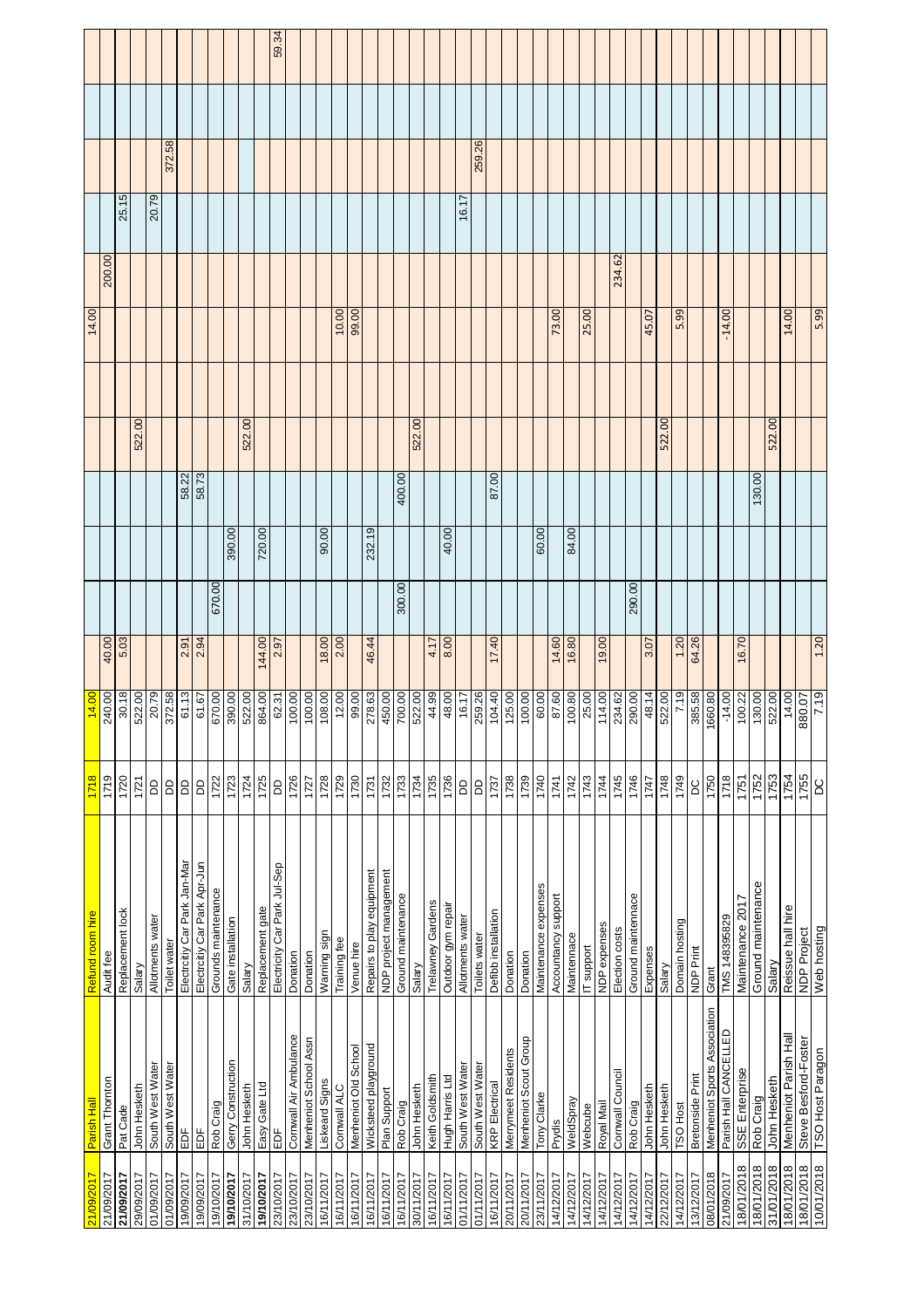| Liskeard Stationery    | PPSA                         | СC                                                                      | 6.00     | 001                                                                                       |         |        |         |         | 5.00   |                    |        |         |      |        |
|------------------------|------------------------------|-------------------------------------------------------------------------|----------|-------------------------------------------------------------------------------------------|---------|--------|---------|---------|--------|--------------------|--------|---------|------|--------|
| Post Office            | PPSA                         | СC                                                                      | 13.00    |                                                                                           |         |        |         |         | 13.00  |                    |        |         |      |        |
| EDF Energy             | Electricity Car Park Oct-Dec | 6                                                                       |          | 2.97                                                                                      |         |        |         |         |        |                    |        |         |      | 59.35  |
| W H Smith              | PPSA                         | <b>DC</b>                                                               | 13.44    |                                                                                           |         |        |         |         | 13.44  |                    |        |         |      |        |
| Ryman                  | <b>ASdd</b>                  | ОC                                                                      |          | 2.60                                                                                      |         |        |         |         | 13.01  |                    |        |         |      |        |
| Flags & Flagpoles      | Flagpole                     | ΟC                                                                      |          | 66.50                                                                                     |         | 332.50 |         |         |        |                    |        |         |      |        |
| <b>SLCC</b>            | Membership                   | <b>DC</b>                                                               | 38.00    |                                                                                           |         |        |         |         | 38.00  |                    |        |         |      |        |
| Tony Ball              | Repairs                      | 1756                                                                    |          | 4.23                                                                                      |         | 21.13  |         |         |        |                    |        |         |      |        |
| Peter Rowe             | Allotment rent               | 1757                                                                    | 80.00    |                                                                                           |         |        |         |         |        |                    | 80.00  |         |      |        |
| Royal Mail             |                              | 1758                                                                    |          | 6.50                                                                                      |         |        |         |         |        |                    |        |         |      |        |
| John Hesketh           | Salary                       | 1759                                                                    | 522.00   |                                                                                           |         |        | 522.00  |         |        |                    |        |         |      |        |
| Prydis Accounts        | Payroll processing           | 1760                                                                    | 87.60    | 14.60                                                                                     |         |        |         |         | 73.00  |                    |        |         |      |        |
| Demelza Medlen         | Skateboard project expenses  | 1761                                                                    | 90.00    |                                                                                           |         |        |         |         |        |                    |        |         |      |        |
| Cruse Bereavement Care | Donation                     | 1762                                                                    |          |                                                                                           |         |        |         |         |        |                    |        |         |      |        |
| Lloyds Bank            | Float for heating            | <b>DC</b>                                                               | 20.00    |                                                                                           |         |        |         |         | 20.00  |                    |        |         |      |        |
| Flags & Flagpoles      | Flagpole                     | <b>DC</b>                                                               | 1022.40  | 170.40                                                                                    |         | 852.00 |         |         |        |                    |        |         |      |        |
| Royal Mail Group       | NDP Expenses                 | 1763                                                                    | 6.30     | 1.05                                                                                      |         |        |         |         |        |                    |        |         |      |        |
| Cornwall Council       |                              | 1764                                                                    |          |                                                                                           |         |        |         |         | 35.00  |                    |        |         |      |        |
| C M Gerry              | Playground repairs           | 1765                                                                    |          |                                                                                           |         | 70.00  |         |         |        |                    |        |         |      |        |
| Charlie Whitehair      |                              | 1766                                                                    |          |                                                                                           |         |        |         |         |        |                    |        |         |      |        |
| Liskeard Town Counci   | Contribution to Bolitho Farm | 1767                                                                    |          |                                                                                           |         |        |         |         |        |                    |        |         |      |        |
| John Hesketh           | Salary                       | 1768                                                                    | 522.00   |                                                                                           |         |        | 522.00  |         |        |                    |        |         |      |        |
| Cornwall Council       | Planning application         | 1769                                                                    | 47.00    | 7.83                                                                                      |         |        |         |         |        |                    |        |         |      |        |
| Cornwall Counci        | CANCELLED CHEQUE             | 1769                                                                    | $-47.00$ | $-7.83$                                                                                   |         |        |         |         |        |                    |        |         |      |        |
| A P Nicholas           | Allotment expenses CANCELLED | 1770                                                                    | 0.00     |                                                                                           |         |        |         |         |        |                    |        |         |      |        |
| A P Nicholas           | Allotment expenses           | 1771                                                                    | 18.37    | 19.73                                                                                     |         |        |         |         |        |                    | 98.64  |         |      |        |
| South West Water       |                              | 6                                                                       | 368.42   |                                                                                           |         |        |         |         |        |                    |        | 368.42  |      |        |
| South West Water       | Water supply allotments      | GO                                                                      | 20.98    |                                                                                           |         |        |         |         |        |                    | 20.98  |         |      |        |
| <b>TSO Host</b>        | Web hosting                  | <b>DC</b>                                                               | 34.80    | 7.00                                                                                      |         |        |         |         | 27.80  |                    |        |         |      |        |
| Liskeard Stationery    | PPSA                         | <b>DC</b>                                                               | 16.77    | 2.80                                                                                      |         |        |         |         | 13.97  |                    |        |         |      |        |
| Cornwall Counci        | Planning fee                 | <b>DC</b>                                                               | 47.00    | 7.83                                                                                      |         |        |         |         |        |                    |        |         |      |        |
| Flags & Flagpoles      | Spare keys                   | <b>DC</b>                                                               | 9.00     | 1.50                                                                                      |         | 7.50   |         |         |        |                    |        |         |      |        |
| TOTAL PAYMENTS         | Inc VAT                      |                                                                         | 32568.65 | 1130.51                                                                                   | 2239.47 |        |         |         |        |                    | 261.73 | 2793.30 | 0.00 | 118.69 |
|                        |                              | Water supply toilets<br><b>NDP Expenses</b><br>NDP Expenses<br>Training |          | 25.36<br>00.00<br>35.00<br>70.00<br>00.00<br>1000.00<br>62.32<br>15.61<br>399.00<br>39.01 | 4380.00 |        | 2437.31 | 6264.00 | 200.00 | 3520.56<br>1000.00 | 434.62 |         |      |        |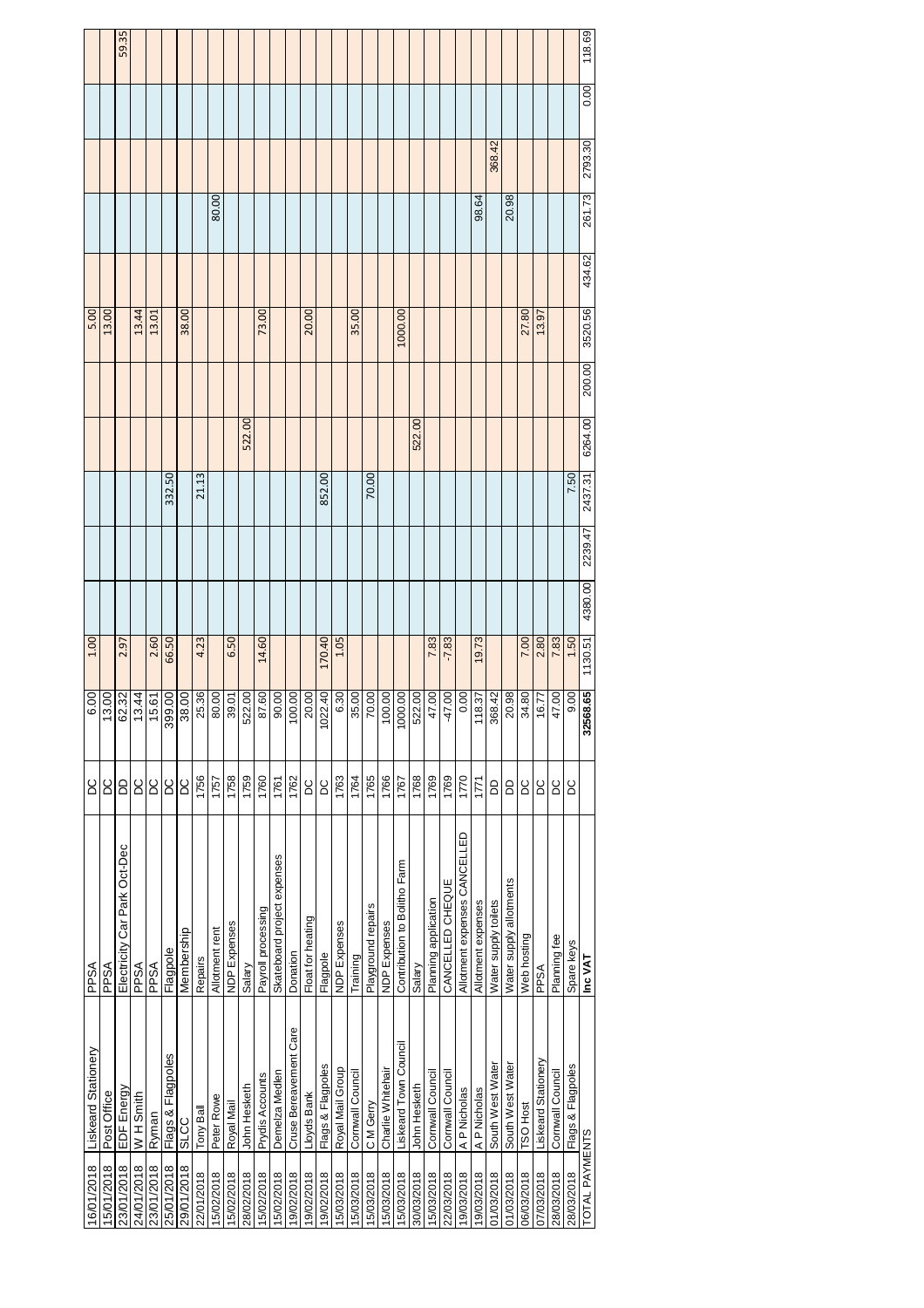|  | <b>AGN</b>              |  |  |         |       |  |         |  |  |  |  |  |  |  | 340.00 |  |  |  |
|--|-------------------------|--|--|---------|-------|--|---------|--|--|--|--|--|--|--|--------|--|--|--|
|  | Grants<br>Other         |  |  | 250.00  | 35.00 |  |         |  |  |  |  |  |  |  |        |  |  |  |
|  | Community               |  |  | 1940.00 |       |  | 1900.00 |  |  |  |  |  |  |  |        |  |  |  |
|  | <b>Donations</b>        |  |  |         |       |  |         |  |  |  |  |  |  |  |        |  |  |  |
|  | Repair<br><b>ghting</b> |  |  |         |       |  |         |  |  |  |  |  |  |  |        |  |  |  |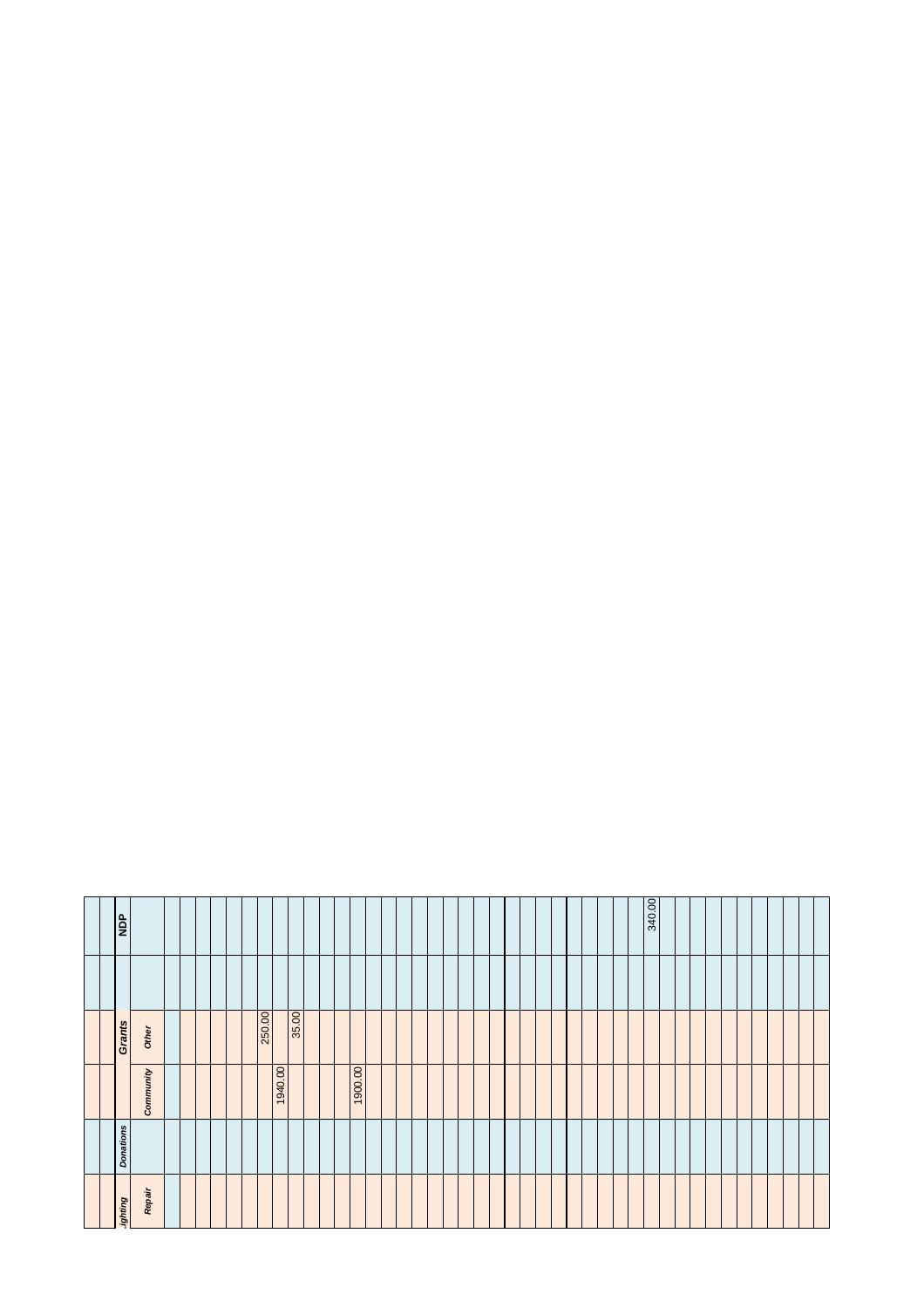| 880.07 |                  |         |                  |       |
|--------|------------------|---------|------------------|-------|
|        |                  |         |                  |       |
|        |                  |         |                  |       |
|        |                  |         |                  | 83.52 |
|        |                  | 1660.80 |                  |       |
| 321.32 |                  |         |                  |       |
|        |                  |         |                  |       |
|        |                  |         |                  |       |
| 95.00  |                  |         |                  |       |
|        |                  |         |                  |       |
|        |                  |         |                  |       |
|        |                  |         |                  |       |
|        | 100.00<br>125.00 |         |                  |       |
|        |                  |         |                  |       |
|        |                  |         |                  |       |
|        | 40.82            |         |                  |       |
|        |                  |         |                  |       |
| 450.00 |                  |         |                  |       |
|        |                  |         |                  |       |
|        |                  |         |                  |       |
|        |                  |         |                  |       |
|        |                  |         | 100.00<br>100.00 |       |
|        |                  |         |                  |       |
|        |                  |         |                  |       |
|        |                  |         |                  |       |
|        |                  |         |                  |       |
|        |                  |         |                  |       |
|        |                  |         |                  |       |
|        |                  |         |                  |       |
|        |                  |         |                  |       |
|        |                  |         |                  |       |